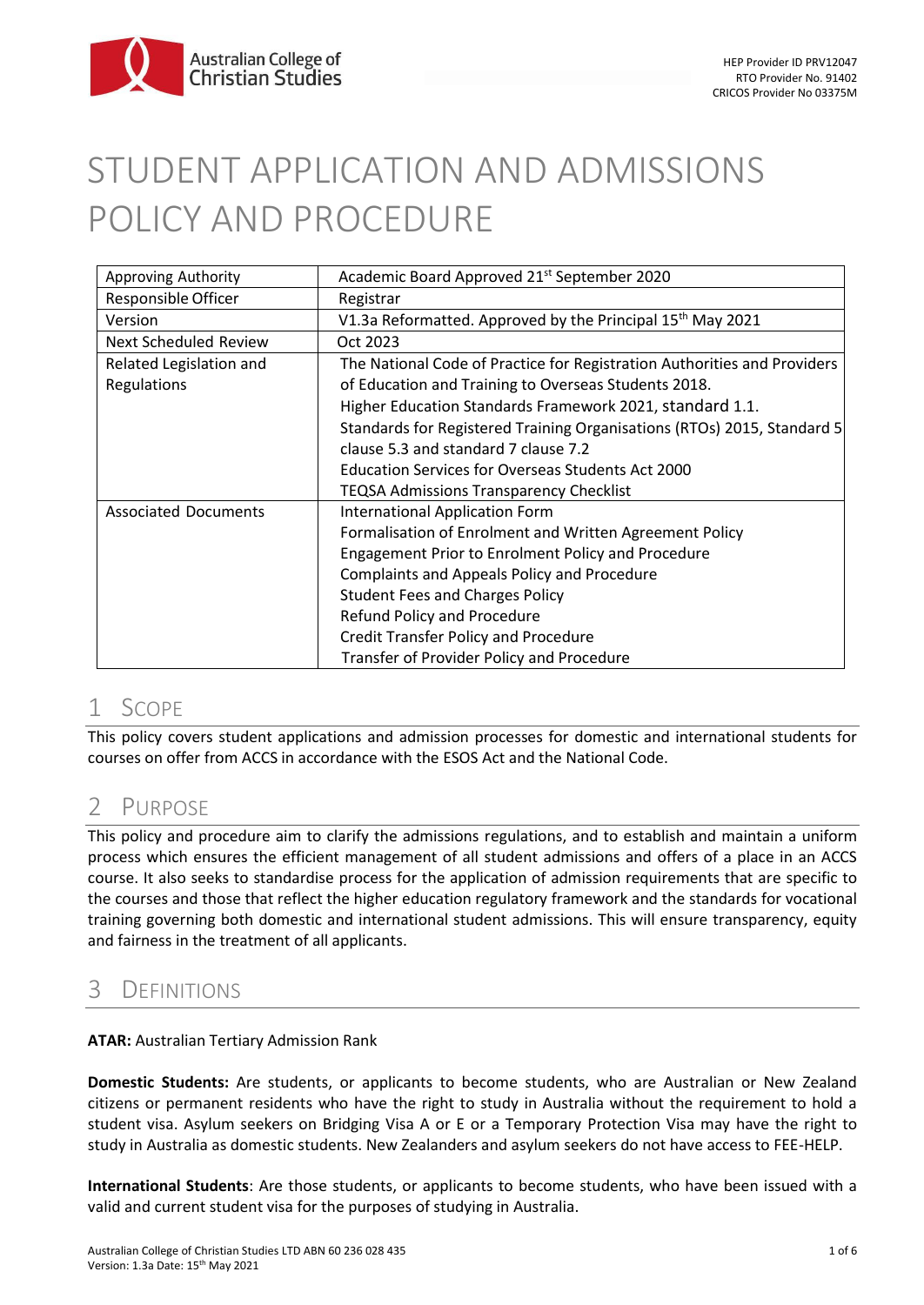

# POLICY/PROCEDURE STATEMENT

### ADMISSION REQUIREMENTS

### **4.1 Required for English Educational Qualifications**

4.1.1 Vocational Certificate IV and Diploma Be 18 years or older at the commencement of study. Have satisfactorily completed Year 11 of high school in English Previously completed a Certificate III or above vocational course in English or at least the first year of an undergraduate award in English. Attained an IELTS of 5.5 with no band under 5.0 or equivalent.

### 4.1.2 Diploma of Theology

Be 18 years or older at the commencement of study.

Have satisfactorily completed the final two years of high school in English

Mature age entry should be at least 21 years old.

Previously completed a Certificate IV or above vocational course in English or at least the first year of an undergraduate award in English.

Attained an IELTS of 6.0 with no band under 5.5 or equivalent.

# 4.1.3 Associate and Bachelor degrees

Be 18 years or older at the commencement of study.

Satisfactory completion of satisfactorily completed the final two years of high school in English the applicant may be eligible for direct entry using their ATAR of 65.

**Disadvantage** - If you the applicant suffered hardship because of circumstances beyond their control.

**Equivalent Offer for Admission** - An offer will be given in an equivalent cognate area if:

- If the applicant received an offer to study at an Australian University; and
- The offer was given on the basis of an ATAR or selection rank; and
- Evidence of the offer is provided; and
- The offer is not more than a year old.

Higher School Certificate (HSC) English Score

Admission may be gained with a Higher School Certificate English score of Band 4 in the standard subject level, or higher.

Mature age entry should be at least 21 years old.

Previously completed a Certificate IV or above vocational course in English or at least the first year of an undergraduate award in English.

Attained an IELTS of 6.5 with no band under 6.0 or equivalent.

# 4.1.4 Postgraduate awards

A three-year bachelor award in English or equivalent in any discipline.

A professional entry pathway is available for those not possessing an undergraduate degree. This entry requires the student to possess a minimum of five years relevant work experience in a leadership role in any senior pastoral role or associate pastor's role for eight years, alternatively any senior management role for five years.

Have attained an IELTS of 7.0 with no band under 6.5 or equivalent.

#### **4.2 REQUIRED FOR KOREAN EDUCATIONAL QUALIFICATION**

ACCS offers the Bachelor of Social Science in Korean, prospective students are required to meet the follow entry requirements: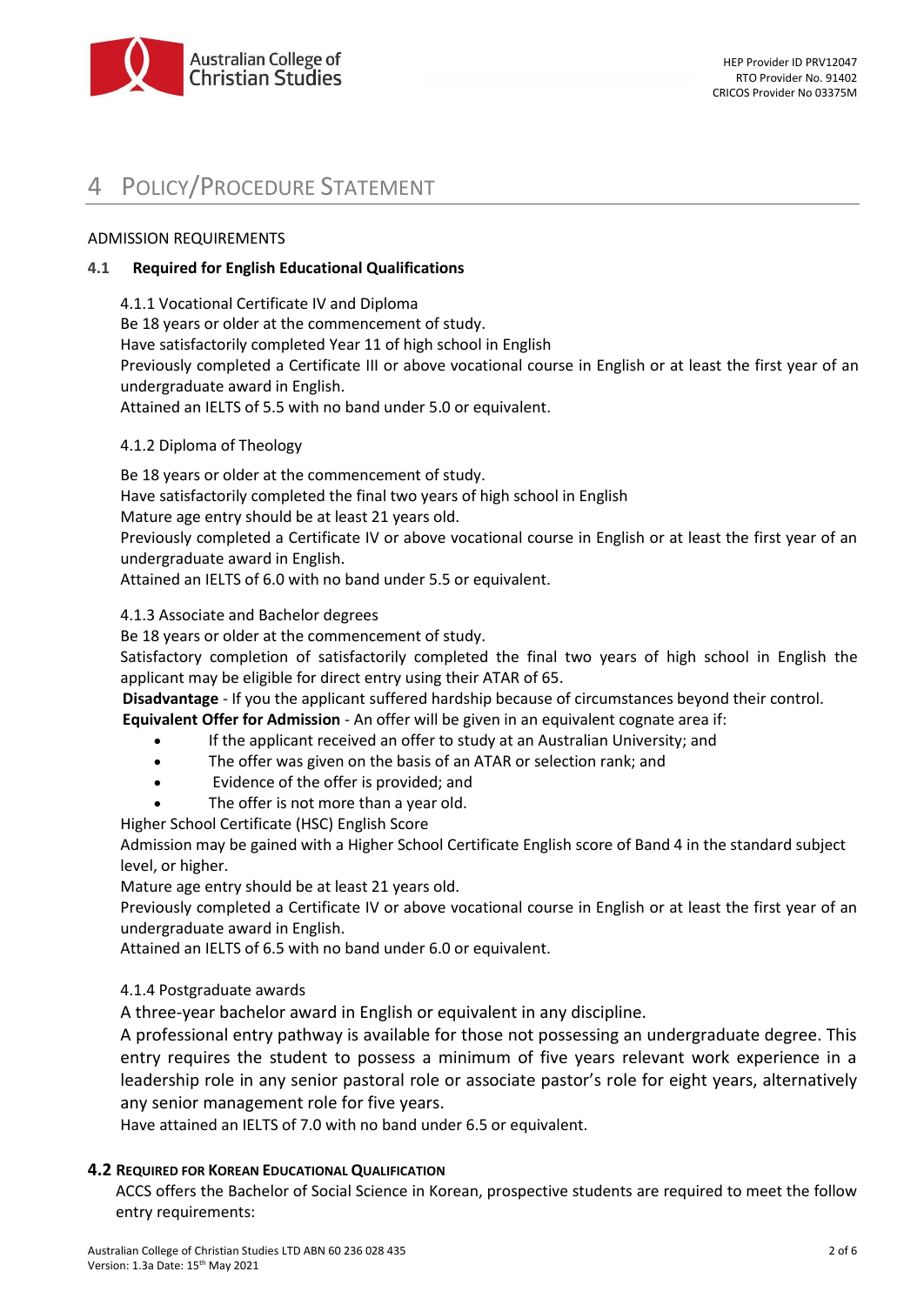- Satisfactory completion of High School in Korea at a level that would gain admission into university, or
- Mature Age and Special Entry Admissions for those who have reached the age of 21, or
- Successfully completed a vocational award or any prior further education in Korean.

#### **4.3 KOREAN LANGUAGE REQUIREMENTS**

Australian College of **Christian Studies** 

Students studying the Bachelor of Social Science in Korean are required to be proficient in Korean to study at a higher education level and also have satisfactory English proficiency.

#### **4.4 KOREAN STUDENTS' ENGLISH LANGUAGE PROFICIENCY REQUIREMENTS**

Korean students are required to demonstrate a proficiency of English reading, writing and speaking to effectively communicate with the College staff in English, by either:

- Demonstrating acceptance to study in English at an Australian Vocational or Higher Education course, or
- Satisfactory completing an English Language Course, or
- Satisfactory completing an English test approved by ACCS.

Where students have not been able to demonstrate a proficiency in English, they will be required to enrol in a minimum of two trimesters of English classes offered by ACCS. English classes can be undertaken while enrolled in the Bachelor of Social Science.

#### **4.5 ENGLISH LANGUAGE REQUIREMENTS**

International Students are exempt from providing evidence of English language proficiency with their visa application if they meet one of the following categories:

- Students who have successfully completed their final two years of secondary education in English or studied at Certificate IV level or higher in Australia, or satisfactorily completed the first year of study in an Australian institution.
- Students who satisfactorily completed an English for Academic Purposes (EAP) with a minimum of 20 weeks of study.

All other students will need to provide evidence of English language proficiency (in the form of an English language test scores, see below).

ACCS uses the following English language tests to determine a student's English language proficiency:

- International English Language Testing System (IELTS)
- Test of English as a Foreign Language (TOEFL) internet-based test (paper-based test is accepted from limited countries)
- Pearson Test of English (PTE) Academic
- Cambridge English: Advanced (CAE)

The following identifies the minimum result requirements for each of the awards on offer:

| Course                                                 | <b>CRICOS</b><br>Subject Code | <b>IELTS</b>         | <b>TOEFL</b> | PTE | <b>CAE</b> |
|--------------------------------------------------------|-------------------------------|----------------------|--------------|-----|------------|
| 10742NAT Cert IV in Christian<br>Ministry and Theology | 083602J                       | 5.5 with min 5.0     | 62           | 46  | 162        |
| 10743NAT Dip of Christian<br>Ministry and Theology     | 083602J                       | 5.5 with min 5.0     | 62           | 46  | 162        |
| Diploma of Theology                                    | 0101037                       | 6.0 with min 5.5     | 73           | 54  | 169        |
| <b>Bachelor of Social Science</b>                      | 0101040                       | 6.5 with min 6.0     | 85           | 61  | 176        |
| <b>Bachelor of Ministry</b>                            | 0101039                       | $6.5$ with min $6.0$ | 85           | 61  | 176        |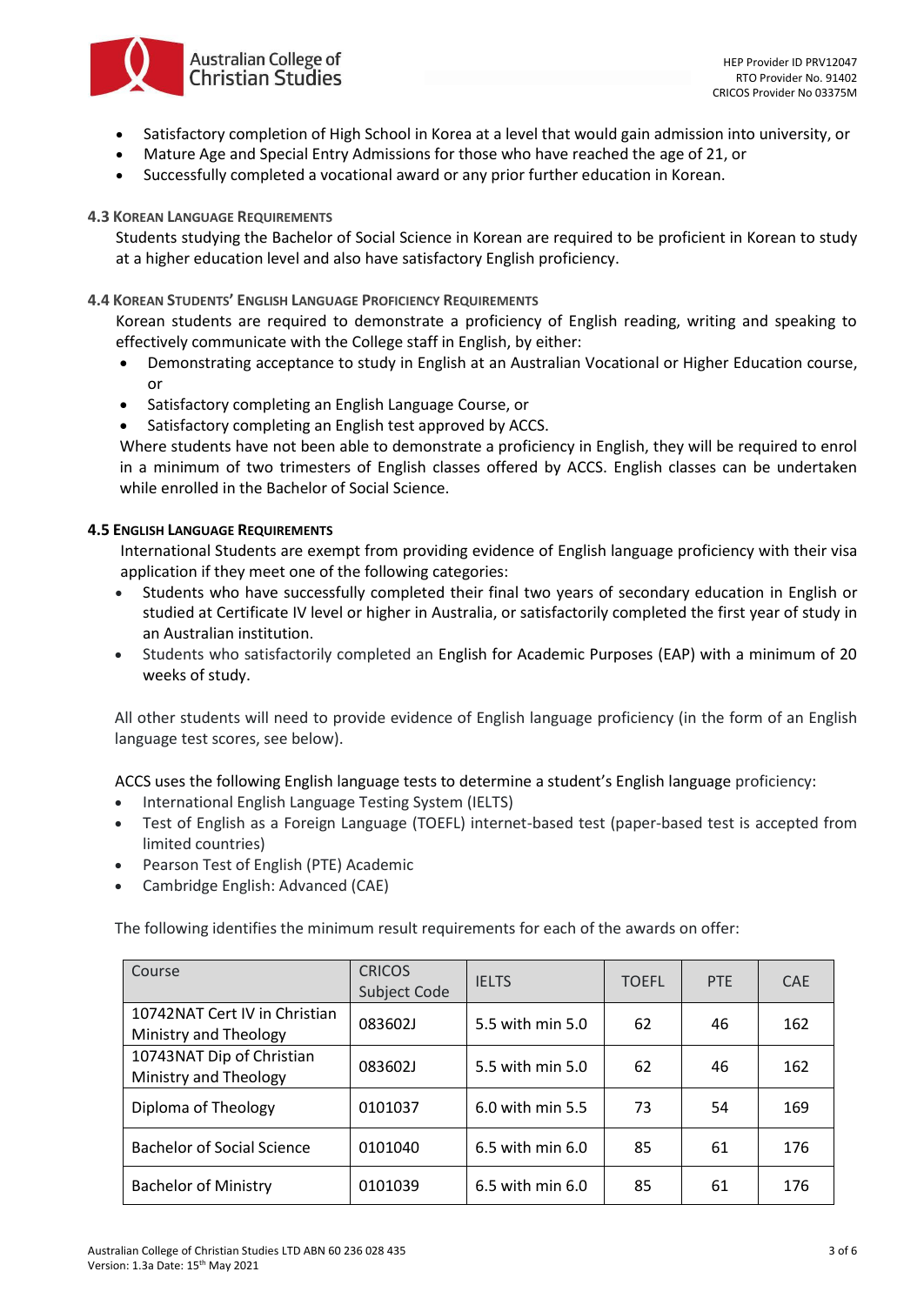

| <b>Bachelor of Theology</b> | 0101035 | 6.5 with min 6.0 |  |  |  |
|-----------------------------|---------|------------------|--|--|--|
|-----------------------------|---------|------------------|--|--|--|

#### **4.6 RECOGNISED ENGLISH SPEAKING COUNTRIES**

If students are planning to study from their own country through ACCS' online learning portal, and are a citizen or permanent resident of a recognised English-speaking country listed below and have completed secondary schooling in English, (up to Year 12 or equivalent) they may be considered to have met ACCS' English Language Requirements.

Antigua & Barbuda, Bahamas, Barbados, Belize, Botswana, Cook Island, Fiji, Gambia, Ghana, Gibraltar, Grenada, Guyana, Kenya, Kiribati, Lesotho, Liberia, Malawi, Mauritius, Namibia, Nigeria, Papua New Guinea, Samoa, St Kitts and Nevis, St Lucia, Sierra Leone, Singapore, Solomon Islands, South Africa, Tanzania, Tonga, Trinidad and Tobago, Uganda, Zambia, Zimbabwe.

Students must provide a birth certificate, passport, national identification or visa as proof of citizenship and/or residency.

ACCS may request students to complete an English test to determine their English proficiency.

#### **4.7 SPECIAL OR ALTERNATIVE CATEGORIES**

4.7.1 Previous Acceptance for Admission at Another Institution: The applicant is invited to provide verifiable evidence of having been accepted for admission to a cognate course at an Australian university or accredited Higher Education Provider within the previous five years.

#### 4.7.2 MATURE-AGE

- The relevant criteria are:
- 4.7.2.1 Attainment of 21 years; and
- 4.7.2.2 Evidence of completion of other studies or appropriate life experience, and a level of intellectual capacity and social maturity to engage in tertiary studies with commitment through submission of a portfolio.

#### 4.7.3 SPECIAL CIRCUMSTANCES

- 4.7.3.1 Applicants who have not achieved the necessary academic qualification for admission to an ACCS course may request special consideration on the grounds of educational disadvantage. The following circumstances may be considered when assessing the level of educational disadvantage:
	- Socioeconomic reasons;
	- Language difficulties;
	- Learning difficulties;
	- Disrupted schooling;
	- Physical impairment;
	- Serious family illness, or
	- Excessive family responsibility.

Geographical isolation of home and/or school and lack of support time or facilities for study at home or school.

- 4.7.3.2 Aboriginal or Torres Strait Islander descent where the normal HSC entry path has not been followed;
- 4.7.3.3 Home schooling, provided that there is evidence of being able to manage higher education study; or
- 4.7.3.4 An IELTS result is forthcoming.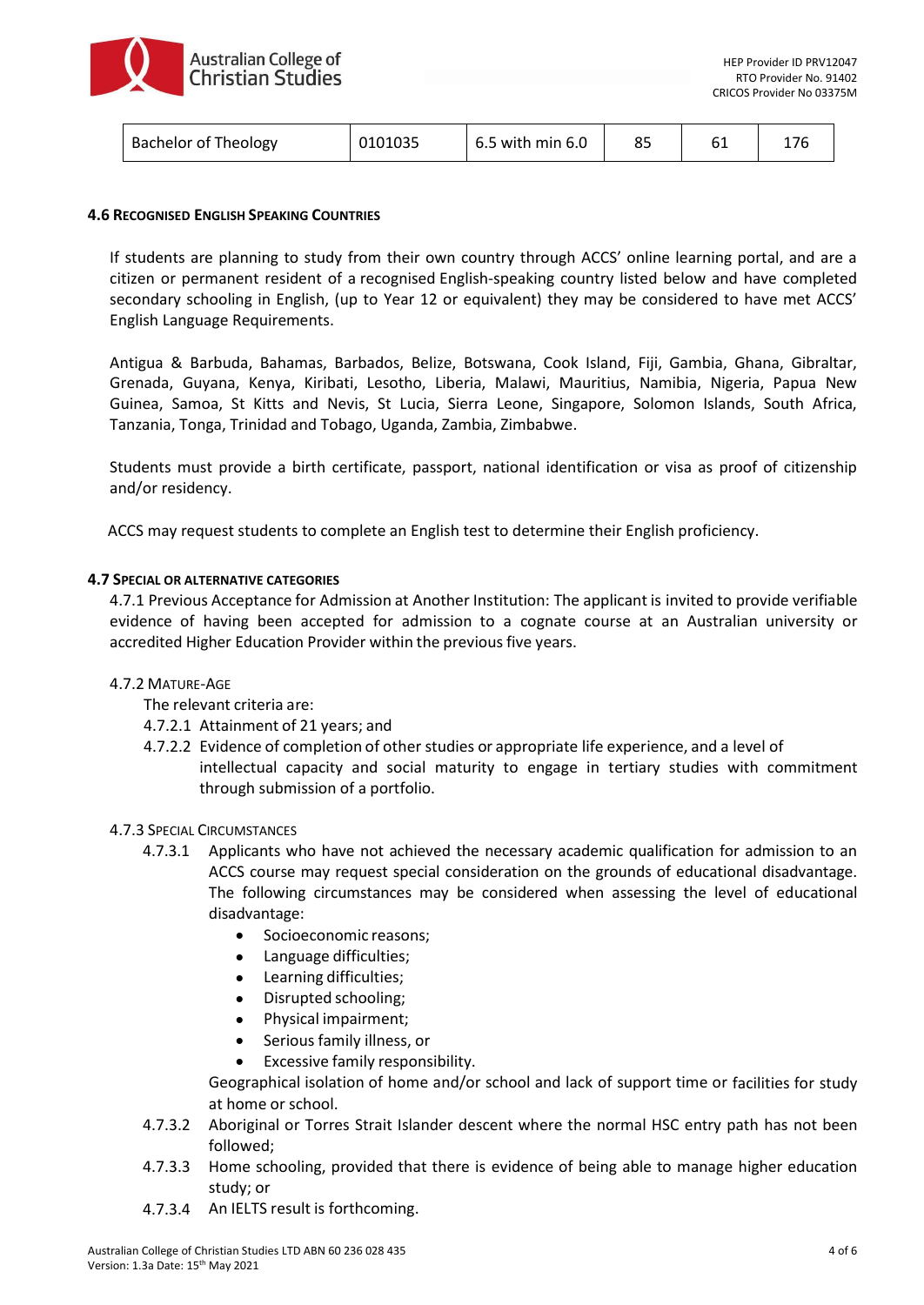

#### **4.8 PARTIAL COMPLETION OF PREVIOUS STUDIES AT HIGHER EDUCATION LEVEL**

Applicants who have partially completed studies with an accredited Higher Education Provider may apply on the basis of admission to the partially completed award. Any advanced standing given will be based on the College's advanced standing policy.

 **NOTE:** All special admission category (except for admission on the basis of evidence of being admitted to an accredited Higher Education Provider or partial completion of Higher Education award) are provisional in which the following special procedures will apply:

- students with provisional status shall be required to successfully complete a "qualifying period" whilst being permitted to enrol provisionally;
- the "qualifying period" may be undertaken full time or part-time and the number of years spent in completing it shall be counted toward the maximum term for completion of the relevant undergraduate degree;
- the "qualifying period" shall consist of successful completion of one trimester fulltime study of part time equivalent.

#### **4.9 OTHER ADMISSION CONSIDERATIONS**

- **Assumed or prerequisite knowledge:** Owing to the Christian ethos of the College, (although not required) it is assumed that prospective students would have a basic understanding of the Bible and Christian ethics and principles.
- **Korean** prospective students studying the Bachelor of Social Science are expected to have spoken and written Korean appropriate for the pursuit of tertiary studies (Korean High School Graduation). The applicant's proficiency in this case will be assessed by the Korean Head of Counselling. It should be noted that the Bachelor of Social Science in Korean is not available to International students.
- **Computer literacy**: College policy is that all written assessments must be submitted via the College's elearning site. Some subjects may also require internet research. While not prerequisite admission criteria, students are advised before enrolment that computer literacy and computer access are necessary.
- **Portfolio**: Portfolio entry is open to school leavers. Portfolio entry is ideal if you are a:
	- school leaver who is not eligible for an ATAR, or
	- non-school leaver electing portfolio entry or who did not qualify through another pathway.

Prospective students will be required to present a portfolio of evidence to demonstrate their knowledge, skills and application in the area of planned study.

#### **4.10 ADMISSION PROCEDURES**

4.10.1 New student enrolment applications are administered through the office of the Dean of Students. The Dean of Students will:

- appraise the capacity of the applicant to embark on a degree program;
- clarify the applicant's academic history and sight original qualifications if possible, if not, then certified copies need to be submitted;
- assess eligibility for advanced standing, if applicable;
- verify applicant's ID and entry qualifications;
- verify English/Korean-English requirements;
- verify any special needs the applicant may have (e.g. spoken and written language support, management of a recognised disability) and ascertain how best the College is able to address these needs;
- assess the eligibility of the applicant in the case of admission under special admission or alternative admission categories;
- clarify the applicant's academic history;